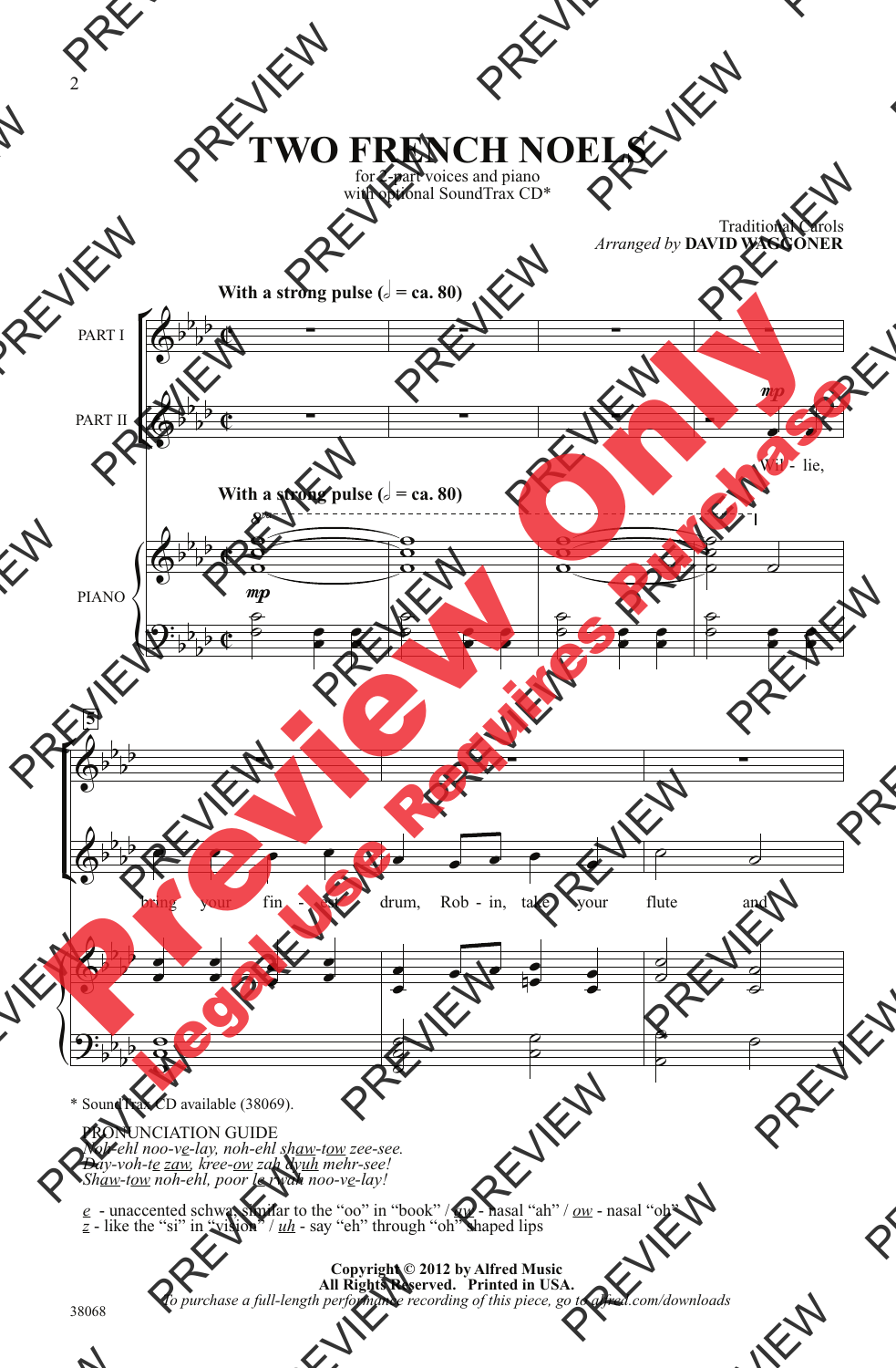

\* optional English text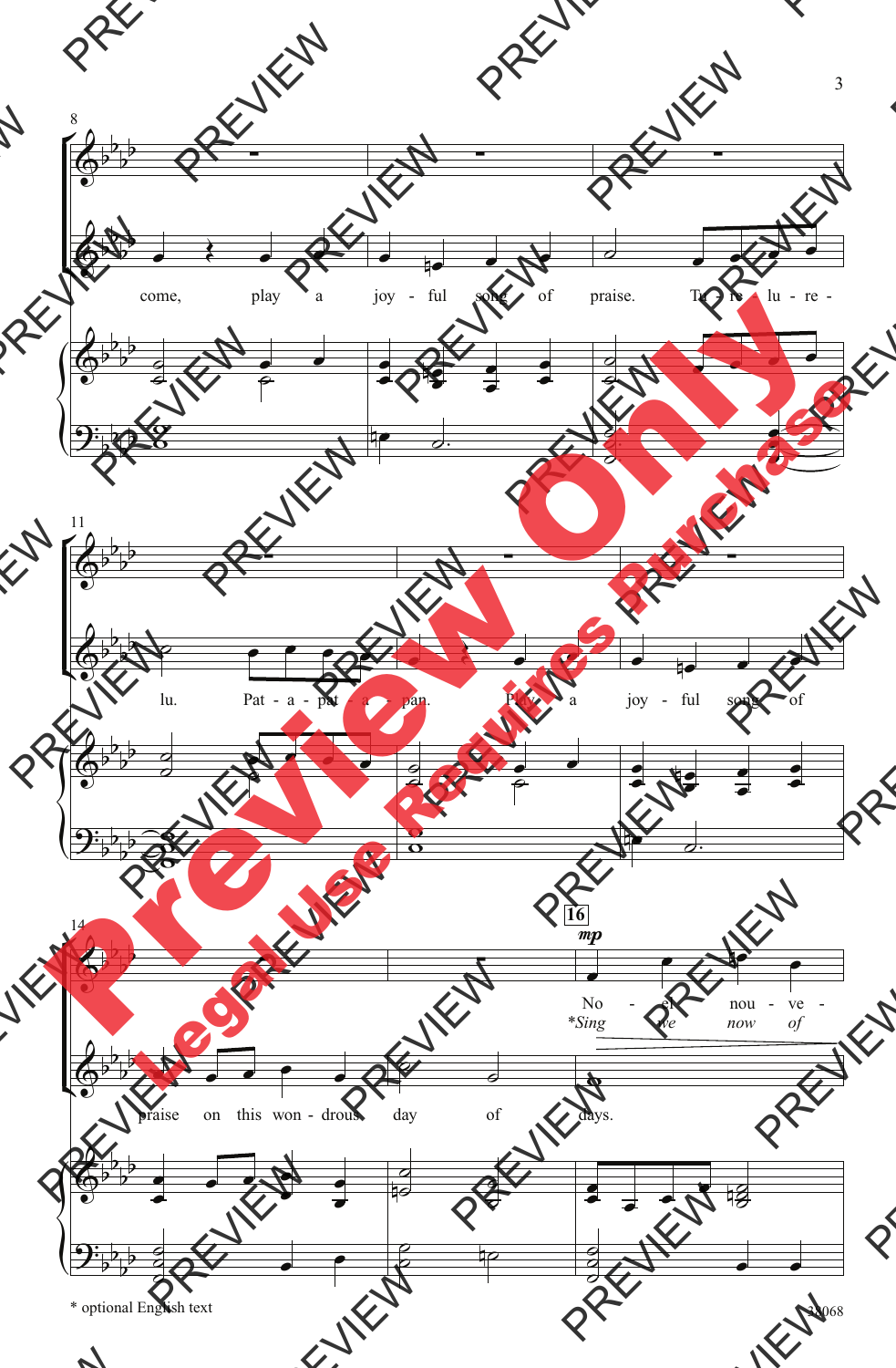

4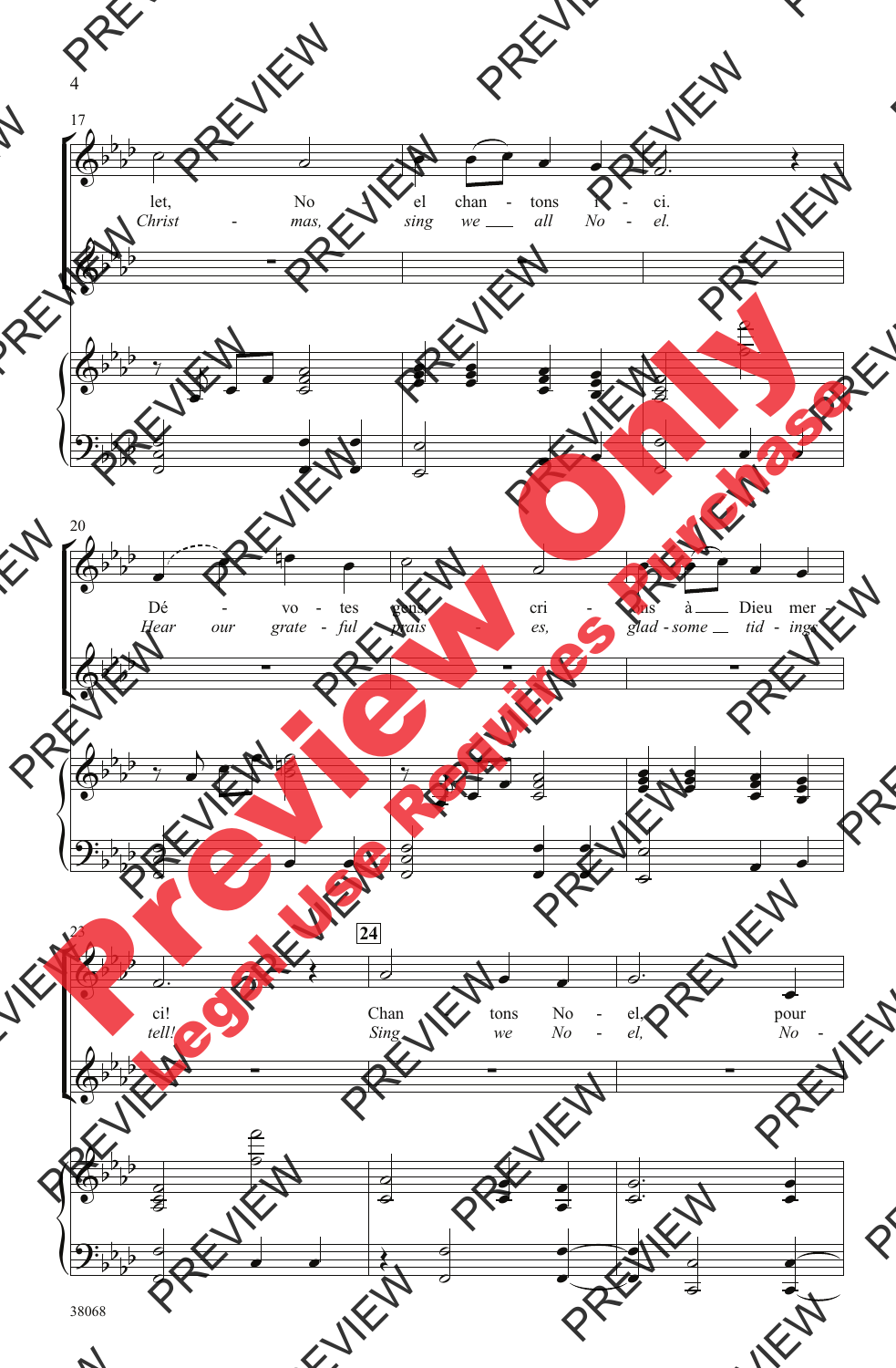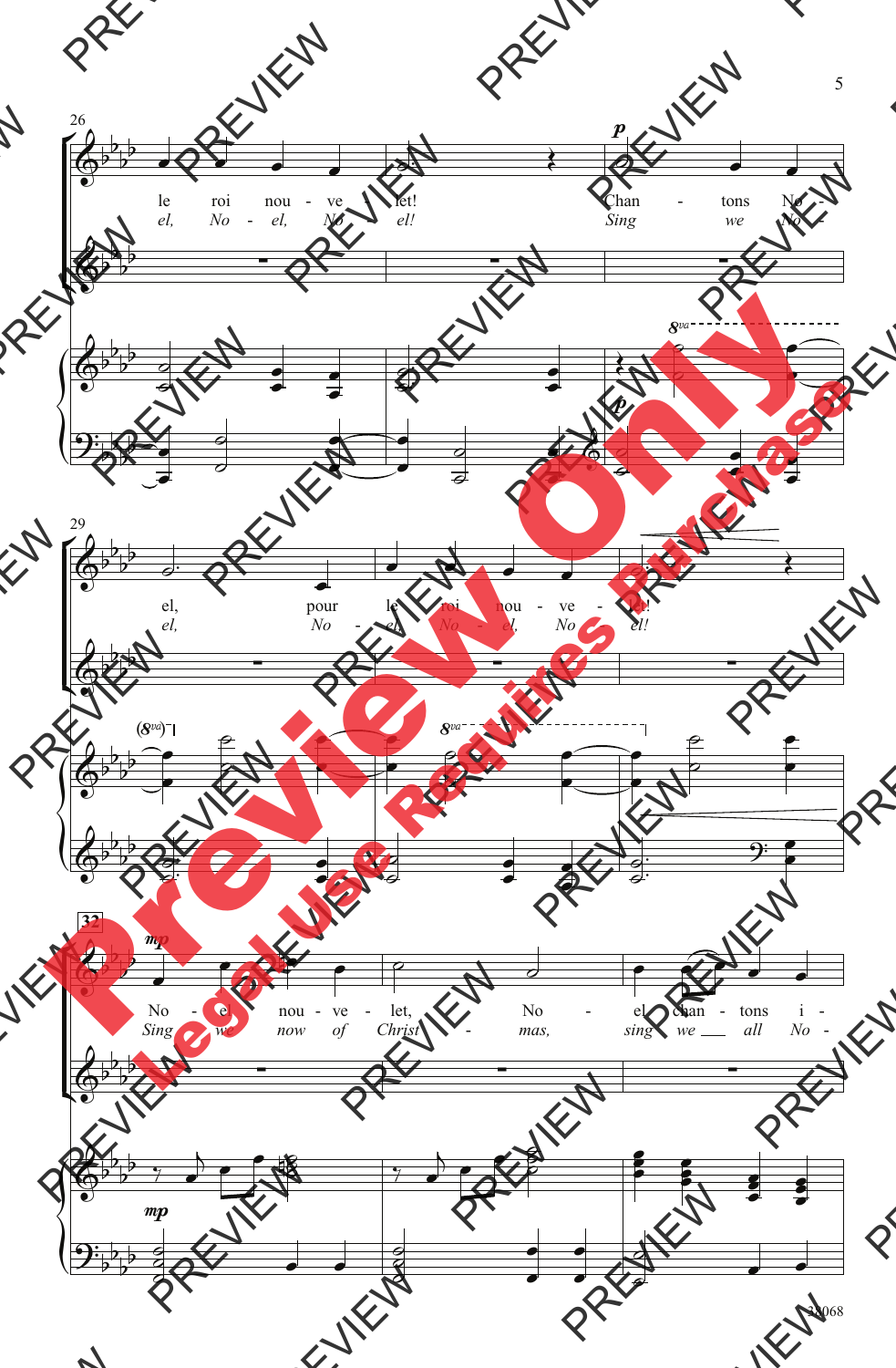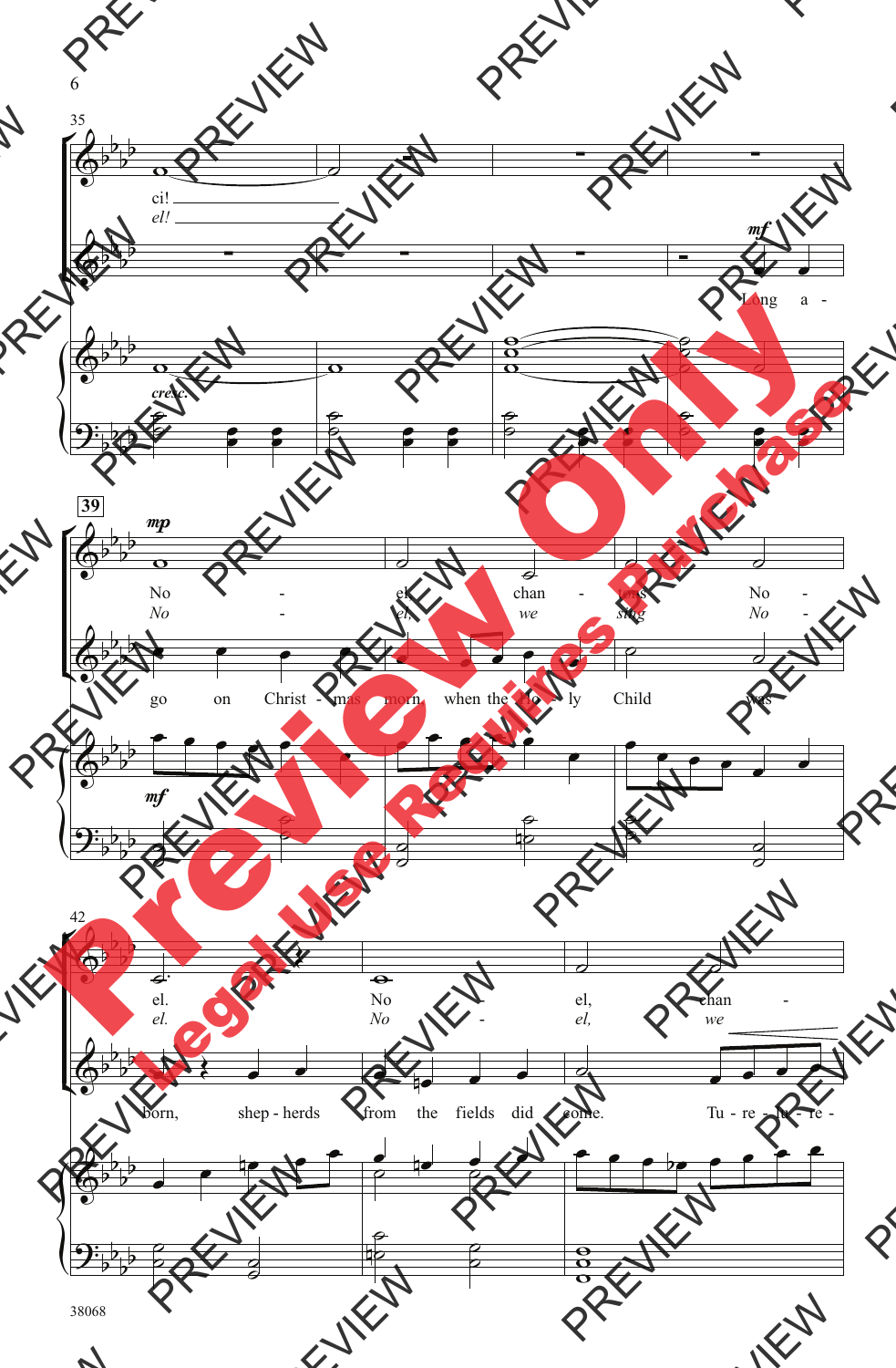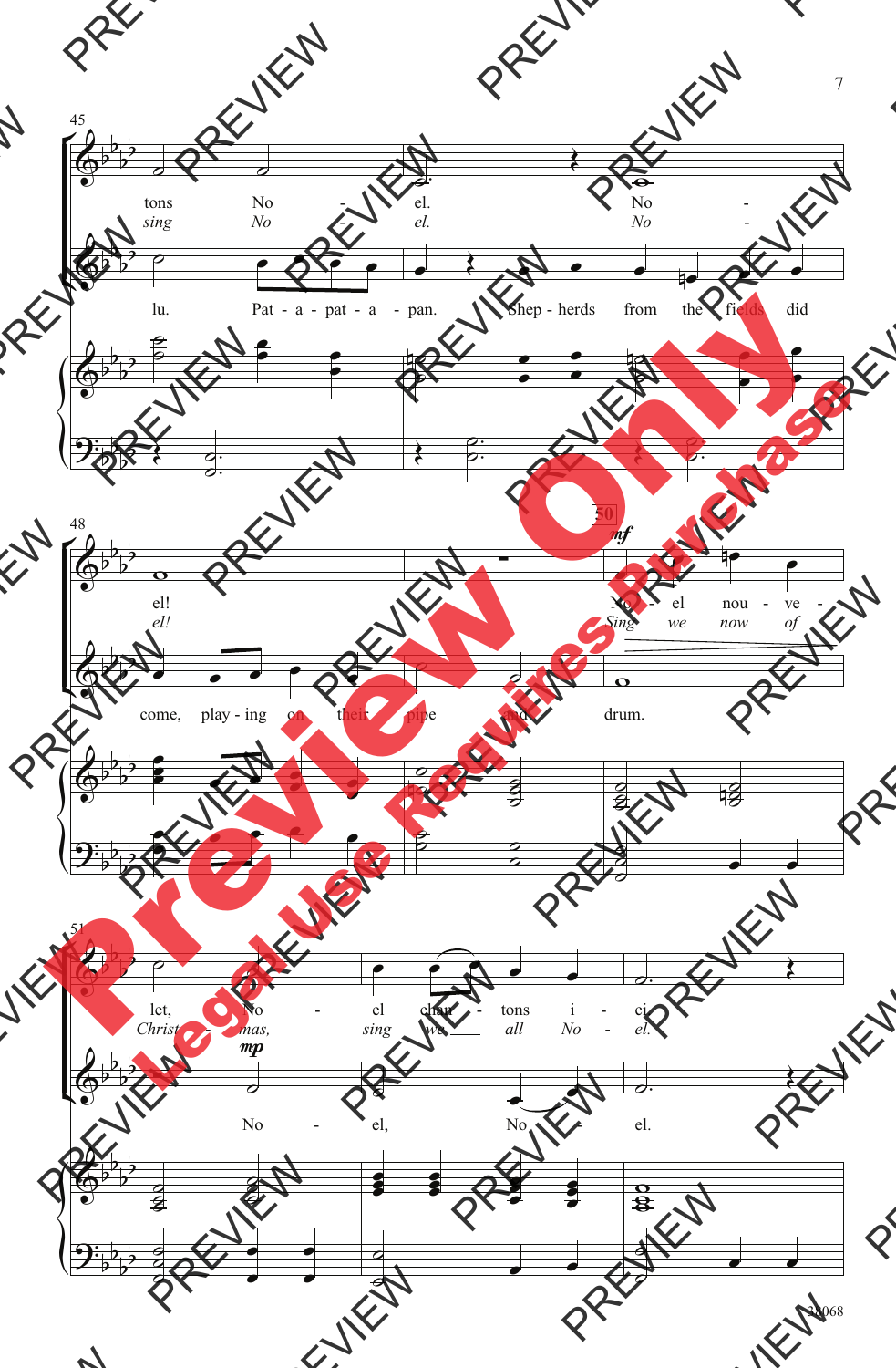

8

38068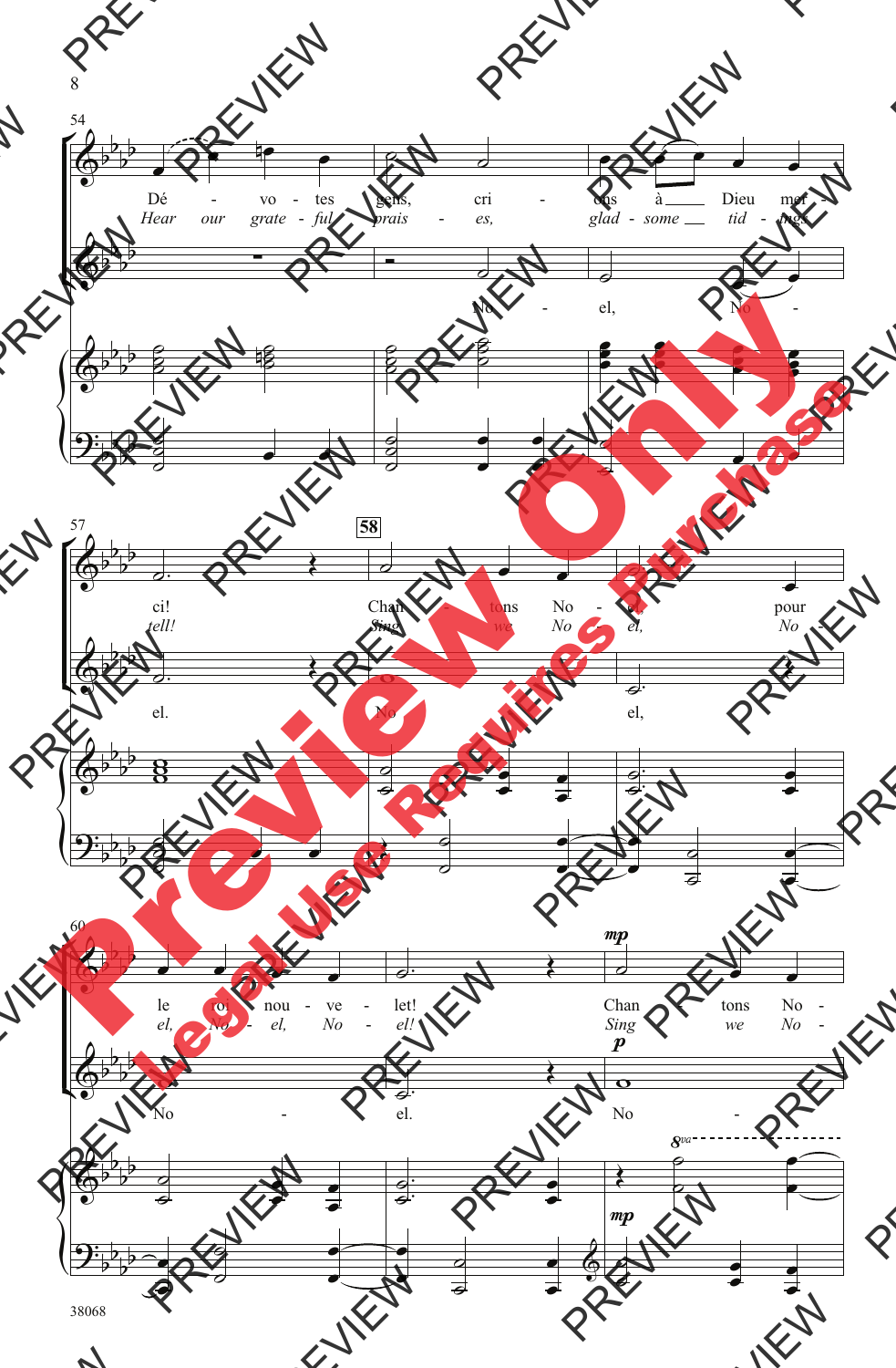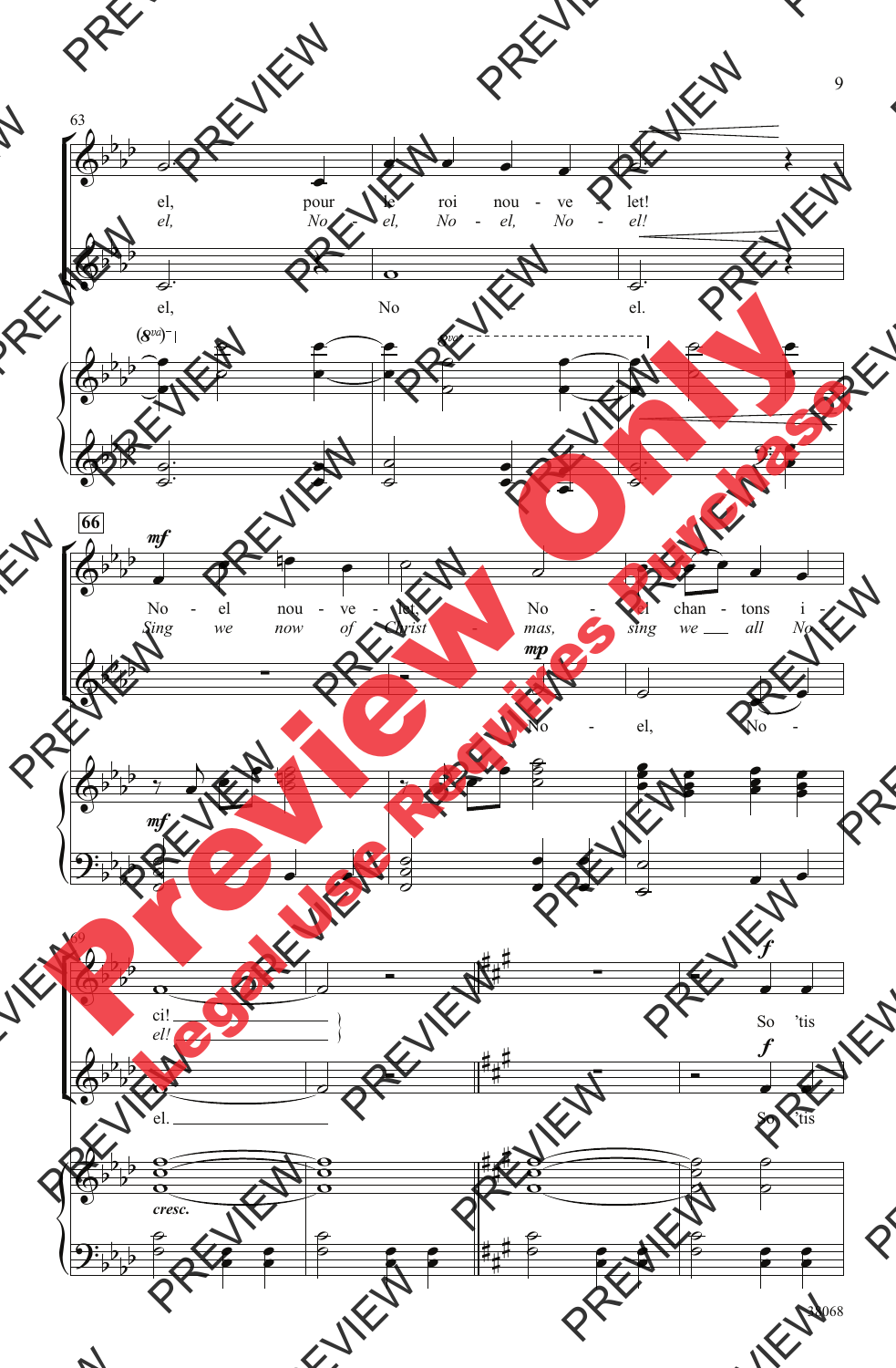